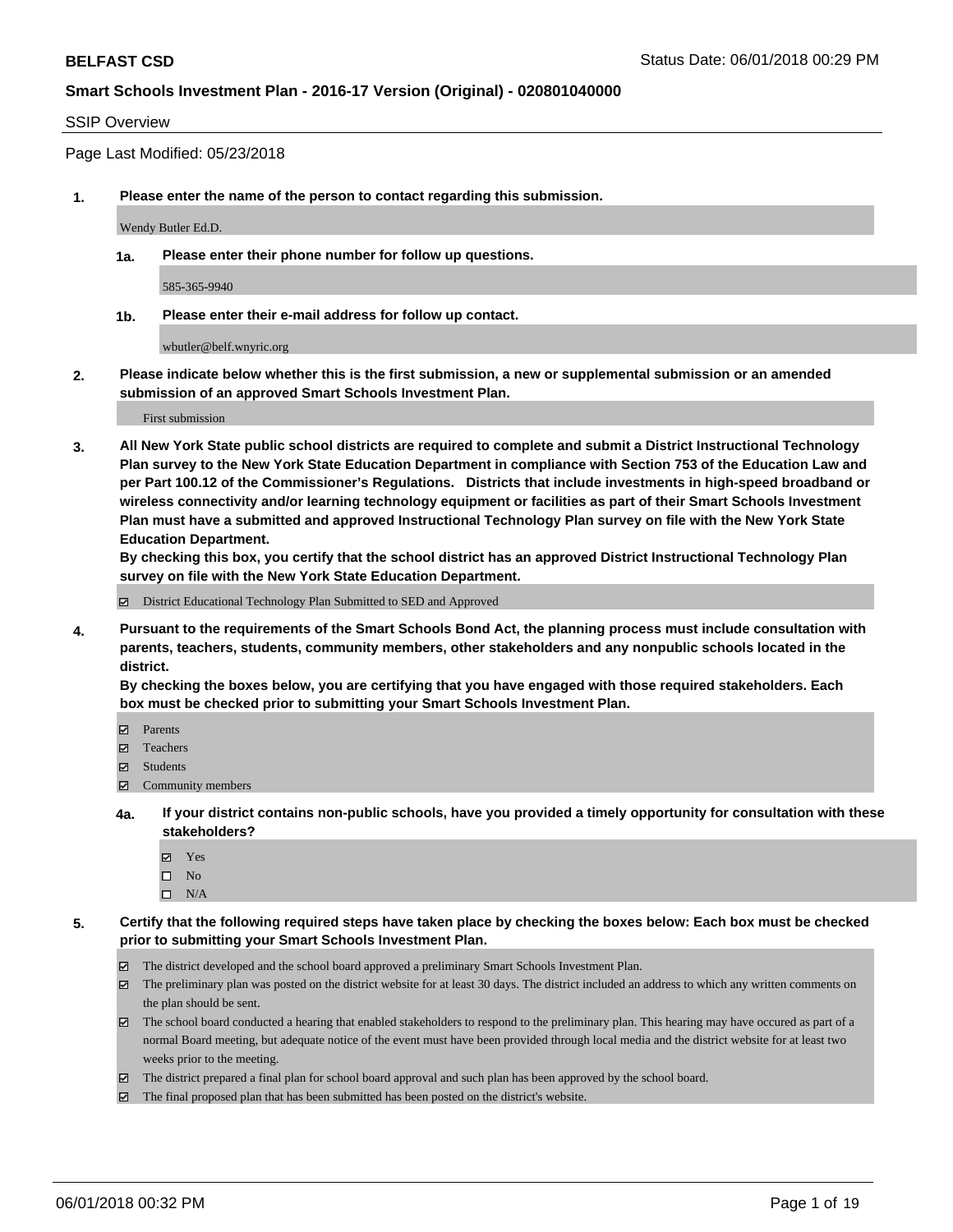SSIP Overview

Page Last Modified: 05/23/2018

**5a. Please upload the proposed Smart Schools Investment Plan (SSIP) that was posted on the district's website, along with any supporting materials. Note that this should be different than your recently submitted Educational Technology Survey. The Final SSIP, as approved by the School Board, should also be posted on the website and remain there during the course of the projects contained therein.**

Belfast Smart School Investment Plan.pdf

**5b. Enter the webpage address where the final Smart Schools Investment Plan is posted. The Plan should remain posted for the life of the included projects.**

https://www.belfastcsd.org/Page/3500

**6. Please enter an estimate of the total number of students and staff that will benefit from this Smart Schools Investment Plan based on the cumulative projects submitted to date.**

410

**7. An LEA/School District may partner with one or more other LEA/School Districts to form a consortium to pool Smart Schools Bond Act funds for a project that meets all other Smart School Bond Act requirements. Each school district participating in the consortium will need to file an approved Smart Schools Investment Plan for the project and submit a signed Memorandum of Understanding that sets forth the details of the consortium including the roles of each respective district.**

 $\Box$  The district plans to participate in a consortium to partner with other school district(s) to implement a Smart Schools project.

**8. Please enter the name and 6-digit SED Code for each LEA/School District participating in the Consortium.**

| <b>Partner LEA/District</b> | <b>ISED BEDS Code</b> |
|-----------------------------|-----------------------|
| (No Response)               | (No Response)         |

#### **9. Please upload a signed Memorandum of Understanding with all of the participating Consortium partners.**

(No Response)

**10. Your district's Smart Schools Bond Act Allocation is:**

\$559,939

**11.** Enter the budget sub-allocations by category that you are submitting for approval at this time. If you are not budgeting SSBA funds for a category, please enter 0 (zero.) If the value entered is \$0, you will not be required to complete that survey question.

|                                       | Sub-<br><b>Allocations</b> |
|---------------------------------------|----------------------------|
| School Connectivity                   | l 0                        |
| Connectivity Projects for Communities | $\overline{0}$             |
| Classroom Technology                  | 175,000                    |
| Pre-Kindergarten Classrooms           | $\overline{0}$             |
| Replace Transportable Classrooms      | 0                          |
| High-Tech Security Features           | $\overline{0}$             |
| Totals:                               | 175,000                    |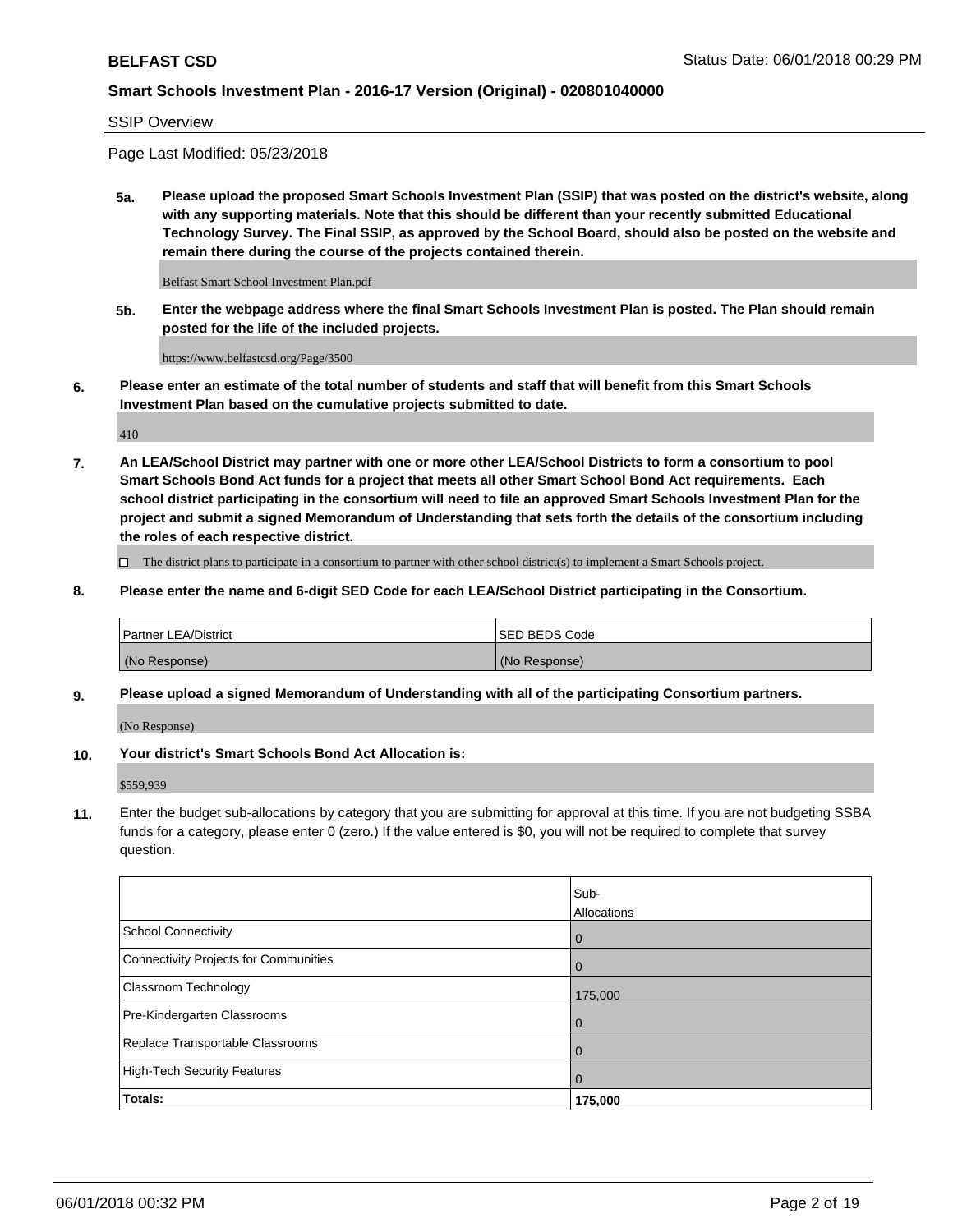### School Connectivity

Page Last Modified: 05/23/2018

- **1. In order for students and faculty to receive the maximum benefit from the technology made available under the Smart Schools Bond Act, their school buildings must possess sufficient connectivity infrastructure to ensure that devices can be used during the school day. Smart Schools Investment Plans must demonstrate that:**
	- **• sufficient infrastructure that meets the Federal Communications Commission's 100 Mbps per 1,000 students standard currently exists in the buildings where new devices will be deployed, or**
	- **• is a planned use of a portion of Smart Schools Bond Act funds, or**
	- **• is under development through another funding source.**

**Smart Schools Bond Act funds used for technology infrastructure or classroom technology investments must increase the number of school buildings that meet or exceed the minimum speed standard of 100 Mbps per 1,000 students and staff within 12 months. This standard may be met on either a contracted 24/7 firm service or a "burstable" capability. If the standard is met under the burstable criteria, it must be:**

**1. Specifically codified in a service contract with a provider, and**

**2. Guaranteed to be available to all students and devices as needed, particularly during periods of high demand, such as computer-based testing (CBT) periods.**

**Please describe how your district already meets or is planning to meet this standard within 12 months of plan submission.**

(No Response)

- **1a. If a district believes that it will be impossible to meet this standard within 12 months, it may apply for a waiver of this requirement, as described on the Smart Schools website. The waiver must be filed and approved by SED prior to submitting this survey.**
	- By checking this box, you are certifying that the school district has an approved waiver of this requirement on file with the New York State Education Department.
- **2.** Connectivity Speed Calculator **(Required)**

|                         | l Number of<br>Students | Multiply by<br>100 Kbps | Divide by 1000 Current Speed<br>to Convert to<br>Required<br>Speed in Mb | lin Mb           | Expected<br>Speed to be<br>Attained Within   Required<br>12 Months | <b>Expected Date</b><br>When<br>Speed Will be<br>Met |
|-------------------------|-------------------------|-------------------------|--------------------------------------------------------------------------|------------------|--------------------------------------------------------------------|------------------------------------------------------|
| <b>Calculated Speed</b> | (No<br>Response)        | (No Response)           | (No<br>Response)                                                         | (No<br>Response) | (No<br>Response)                                                   | l (No<br>Response)                                   |

**3. Describe how you intend to use Smart Schools Bond Act funds for high-speed broadband and/or wireless connectivity projects in school buildings.**

(No Response)

**4. Describe the linkage between the district's District Instructional Technology Plan and the proposed projects. (There should be a link between your response to this question and your response to Question 1 in Part E. Curriculum and Instruction "What are the district's plans to use digital connectivity and technology to improve teaching and learning?)**

(No Response)

**5. If the district wishes to have students and staff access the Internet from wireless devices within the school building, or in close proximity to it, it must first ensure that it has a robust Wi-Fi network in place that has sufficient bandwidth to meet user demand.**

**Please describe how you have quantified this demand and how you plan to meet this demand.**

(No Response)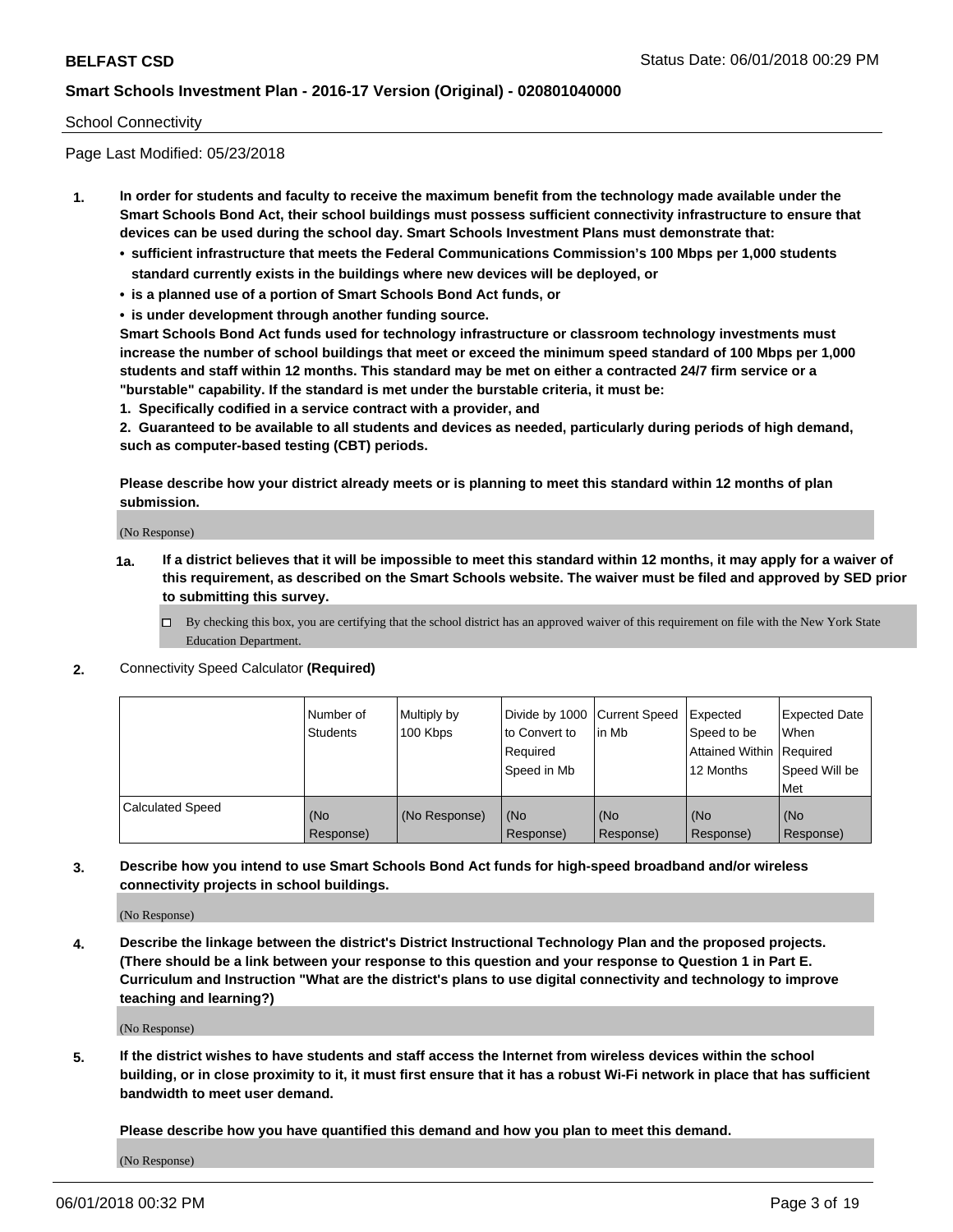#### School Connectivity

Page Last Modified: 05/23/2018

**6. As indicated on Page 5 of the guidance, the Office of Facilities Planning will have to conduct a preliminary review of all capital projects, including connectivity projects.**

**Please indicate on a separate row each project number given to you by the Office of Facilities Planning.**

| Project Number |  |
|----------------|--|
| (No Response)  |  |

**7. Certain high-tech security and connectivity infrastructure projects may be eligible for an expedited review process as determined by the Office of Facilities Planning.**

#### **Was your project deemed eligible for streamlined review?**

(No Response)

#### **8. Include the name and license number of the architect or engineer of record.**

| Name          | License Number |
|---------------|----------------|
| (No Response) | (No Response)  |

**9.** If you are submitting an allocation for **School Connectivity** complete this table.

**Note that the calculated Total at the bottom of the table must equal the Total allocation for this category that you entered in the SSIP Overview overall budget.** 

|                                            | Sub-<br><b>Allocation</b> |
|--------------------------------------------|---------------------------|
| Network/Access Costs                       | (No Response)             |
| Outside Plant Costs                        | (No Response)             |
| School Internal Connections and Components | (No Response)             |
| Professional Services                      | (No Response)             |
| Testing                                    | (No Response)             |
| <b>Other Upfront Costs</b>                 | (No Response)             |
| <b>Other Costs</b>                         | (No Response)             |
| Totals:                                    | 0                         |

**10. Please detail the type, quantity, per unit cost and total cost of the eligible items under each sub-category. This is especially important for any expenditures listed under the "Other" category. All expenditures must be eligible for tax-exempt financing to be reimbursed through the SSBA. Sufficient detail must be provided so that we can verify this is the case. If you have any questions, please contact us directly through smartschools@nysed.gov. NOTE: Wireless Access Points should be included in this category, not under Classroom Educational Technology, except those that will be loaned/purchased for nonpublic schools.**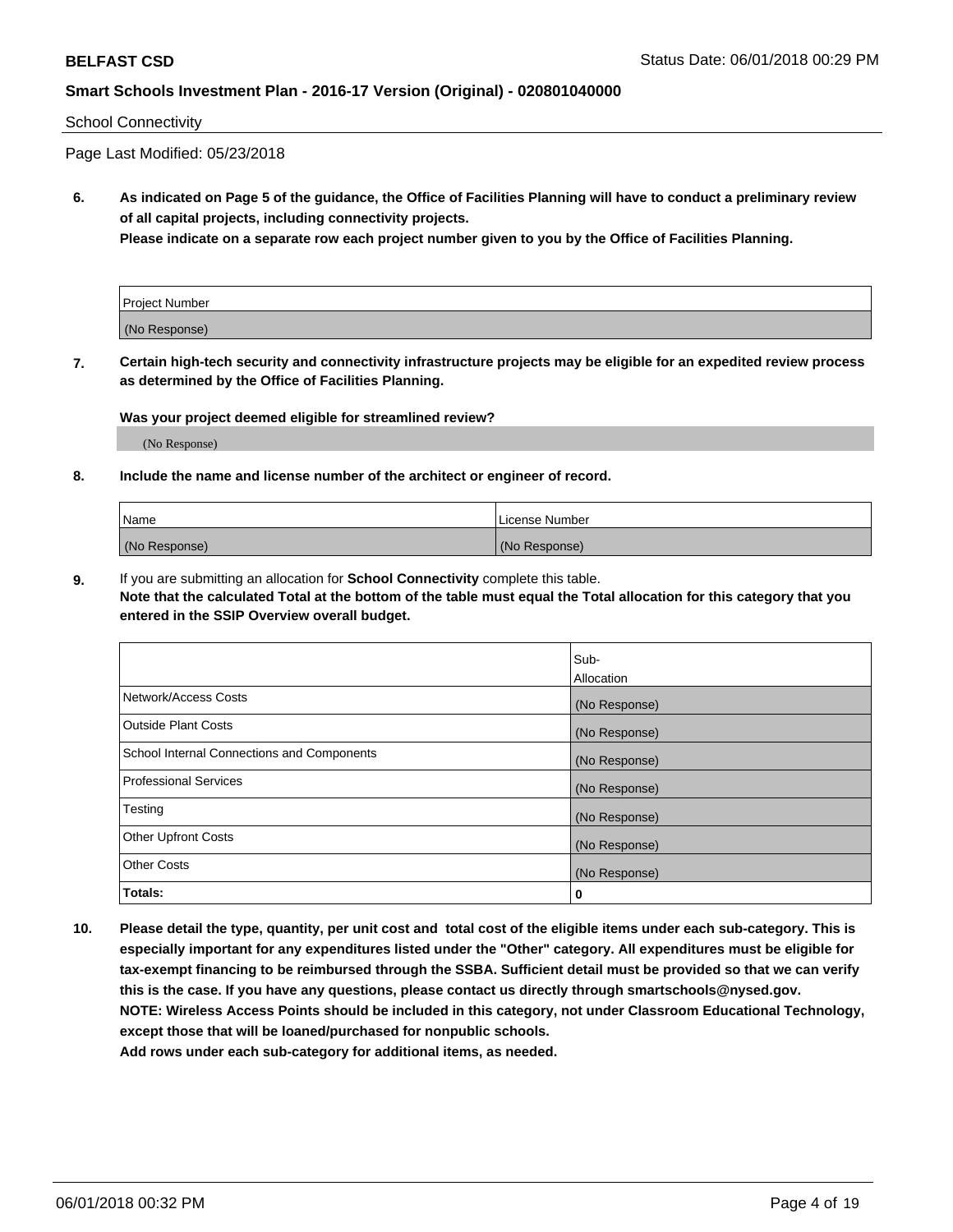School Connectivity

Page Last Modified: 05/23/2018

| Select the allowable expenditure | Item to be purchased | Quantity      | Cost per Item | <b>Total Cost</b> |
|----------------------------------|----------------------|---------------|---------------|-------------------|
| type.                            |                      |               |               |                   |
| Repeat to add another item under |                      |               |               |                   |
| each type.                       |                      |               |               |                   |
| (No Response)                    | (No Response)        | (No Response) | (No Response) | (No Response)     |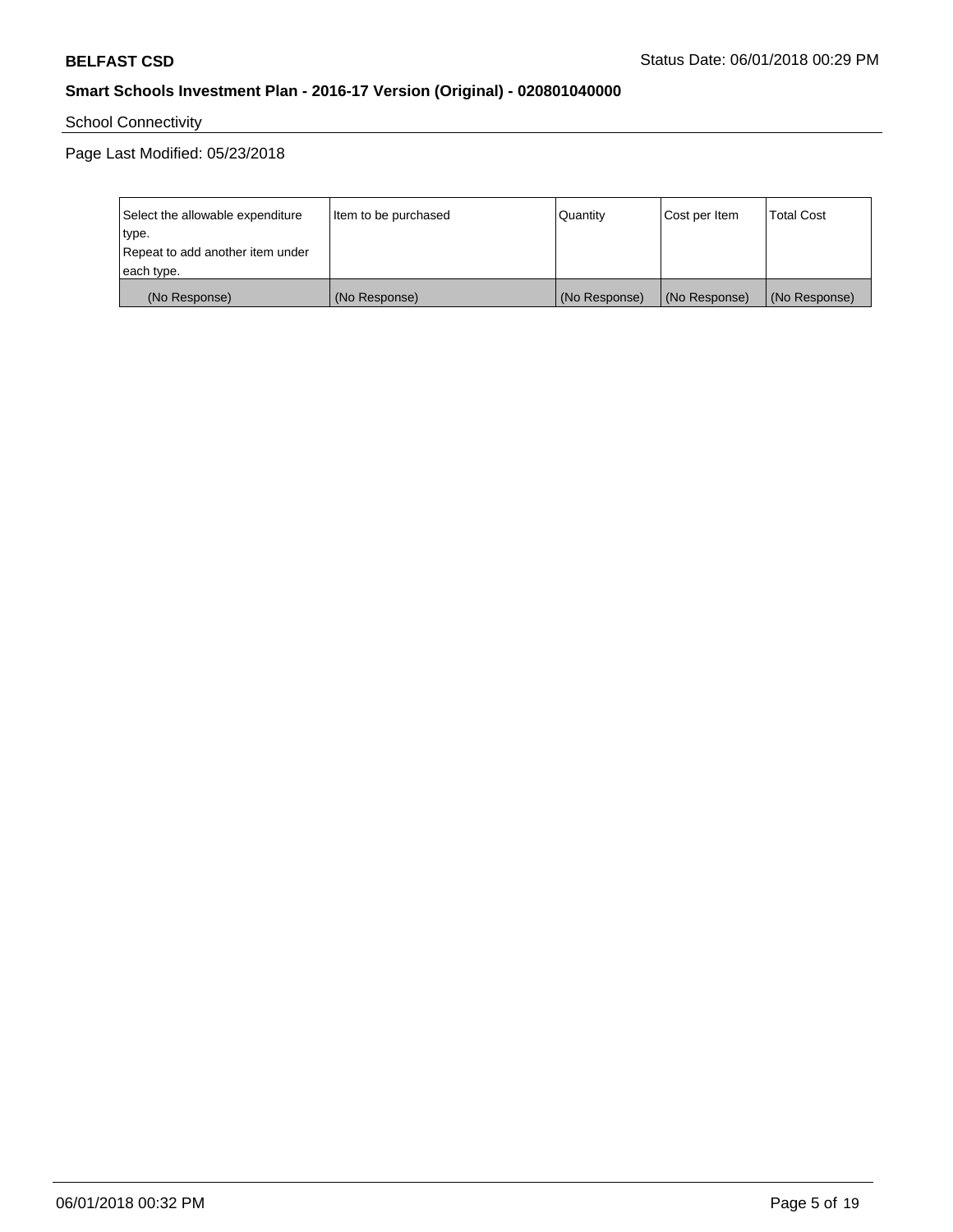Community Connectivity (Broadband and Wireless)

Page Last Modified: 05/23/2018

**1. Describe how you intend to use Smart Schools Bond Act funds for high-speed broadband and/or wireless connectivity projects in the community.**

(No Response)

**2. Please describe how the proposed project(s) will promote student achievement and increase student and/or staff access to the Internet in a manner that enhances student learning and/or instruction outside of the school day and/or school building.**

(No Response)

**3. Community connectivity projects must comply with all the necessary local building codes and regulations (building and related permits are not required prior to plan submission).**

 $\Box$  I certify that we will comply with all the necessary local building codes and regulations.

**4. Please describe the physical location of the proposed investment.**

(No Response)

**5. Please provide the initial list of partners participating in the Community Connectivity Broadband Project, along with their Federal Tax Identification (Employer Identification) number.**

| <b>Project Partners</b> | l Federal ID # |
|-------------------------|----------------|
| (No Response)           | (No Response)  |

**6.** If you are submitting an allocation for **Community Connectivity**, complete this table. **Note that the calculated Total at the bottom of the table must equal the Total allocation for this category that you entered in the SSIP Overview overall budget.**

|                                    | Sub-Allocation |
|------------------------------------|----------------|
| Network/Access Costs               | (No Response)  |
| Outside Plant Costs                | (No Response)  |
| <b>Tower Costs</b>                 | (No Response)  |
| <b>Customer Premises Equipment</b> | (No Response)  |
| Professional Services              | (No Response)  |
| Testing                            | (No Response)  |
| <b>Other Upfront Costs</b>         | (No Response)  |
| <b>Other Costs</b>                 | (No Response)  |
| Totals:                            | 0              |

**7. Please detail the type, quantity, per unit cost and total cost of the eligible items under each sub-category. This is especially important for any expenditures listed under the "Other" category. All expenditures must be capital-bond eligible to be reimbursed through the SSBA. If you have any questions, please contact us directly through smartschools@nysed.gov.**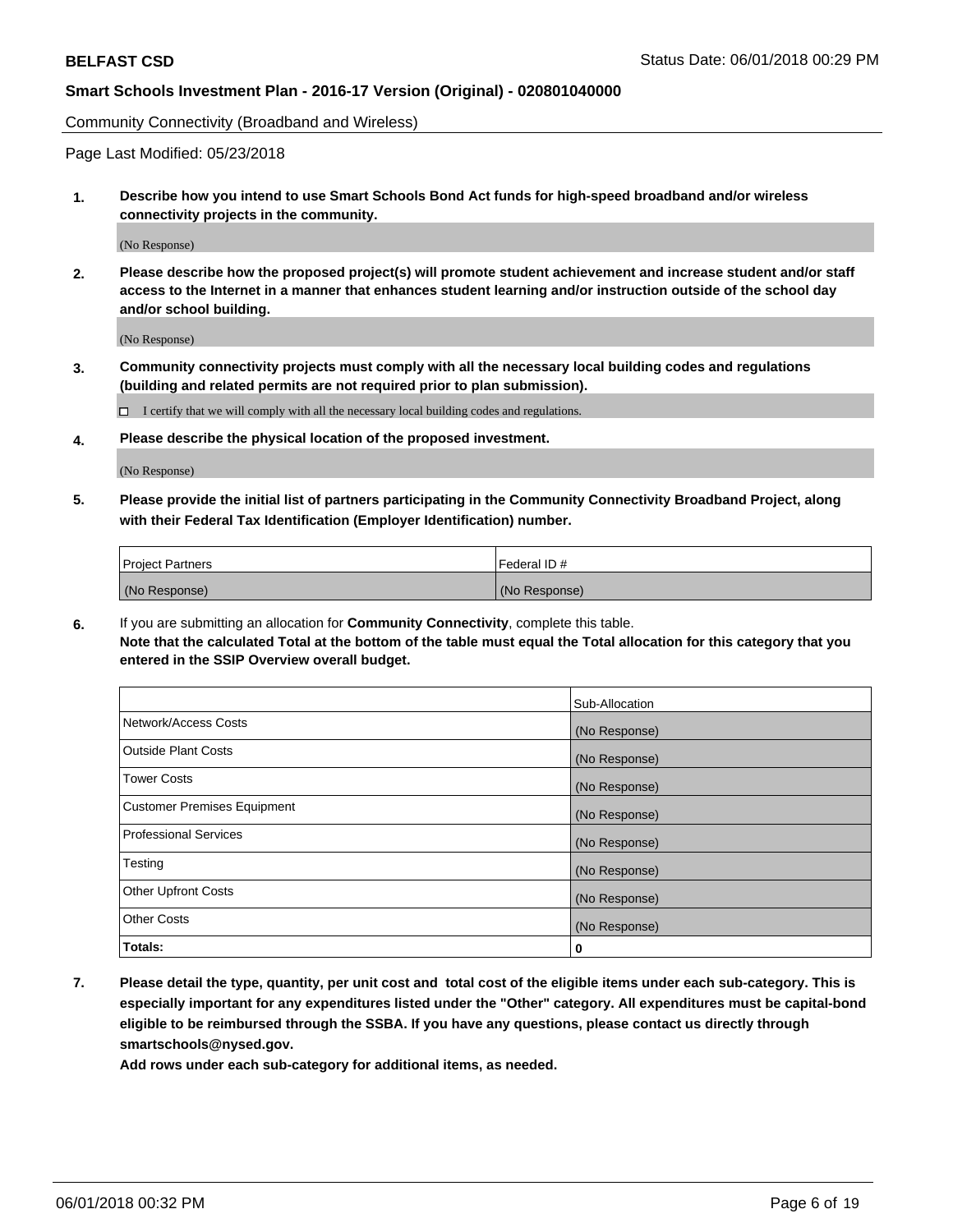Community Connectivity (Broadband and Wireless)

Page Last Modified: 05/23/2018

| Select the allowable expenditure<br>type.<br>Repeat to add another item under | Item to be purchased | Quantity      | Cost per Item | <b>Total Cost</b> |
|-------------------------------------------------------------------------------|----------------------|---------------|---------------|-------------------|
| each type.                                                                    |                      |               |               |                   |
| (No Response)                                                                 | (No Response)        | (No Response) | (No Response) | (No Response)     |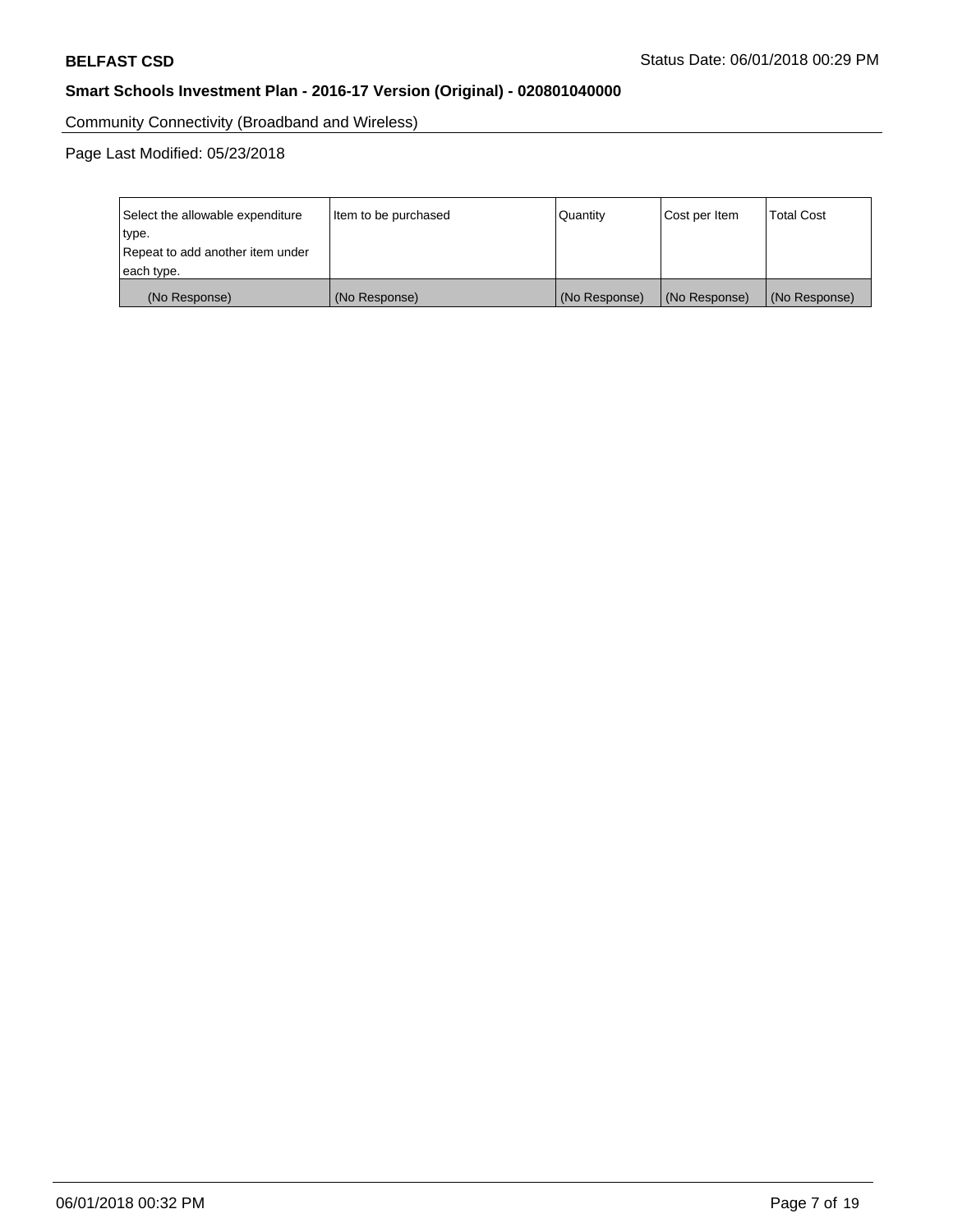### Classroom Learning Technology

Page Last Modified: 06/01/2018

**1. In order for students and faculty to receive the maximum benefit from the technology made available under the Smart Schools Bond Act, their school buildings must possess sufficient connectivity infrastructure to ensure that devices can be used during the school day. Smart Schools Investment Plans must demonstrate that sufficient infrastructure that meets the Federal Communications Commission's 100 Mbps per 1,000 students standard currently exists in the buildings where new devices will be deployed, or is a planned use of a portion of Smart Schools Bond Act funds, or is under development through another funding source.**

**Smart Schools Bond Act funds used for technology infrastructure or classroom technology investments must increase the number of school buildings that meet or exceed the minimum speed standard of 100 Mbps per 1,000 students and staff within 12 months. This standard may be met on either a contracted 24/7 firm service or a "burstable" capability. If the standard is met under the burstable criteria, it must be:**

**1. Specifically codified in a service contract with a provider, and**

**2. Guaranteed to be available to all students and devices as needed, particularly during periods of high demand, such as computer-based testing (CBT) periods.**

**Please describe how your district already meets or is planning to meet this standard within 12 months of plan submission.**

- BCS current technology infrastructure will support adding 1:1 devices. The District currently purchases our primary internet access bandwidth services from Erie 1 BOCES. The current network broadband bandwidth for incoming connection to our school district (WAN) is a 1GB connection. The current network broadband bandwidth for connections within our school district (LAN) is a 2GB connection.
- BCS current infrastructure currently exceeds the Federal Communications Commissions 100Mbps per 1,000 students standard for buildings where new devices will be deployed.
- Currently 100% of our instructional space has wireless coverage provided by wireless access points. We use a wireless controller and the port speed of our switches is 1GB.
- **1a. If a district believes that it will be impossible to meet this standard within 12 months, it may apply for a waiver of this requirement, as described on the Smart Schools website. The waiver must be filed and approved by SED prior to submitting this survey.**
	- By checking this box, you are certifying that the school district has an approved waiver of this requirement on file with the New York State Education Department.
- **2.** Connectivity Speed Calculator **(Required)**

|                         | l Number of<br>Students | Multiply by<br>100 Kbps | Divide by 1000 Current Speed<br>to Convert to<br>Required<br>Speed in Mb | lin Mb | Expected<br>Speed to be<br>Attained Within   Required<br>12 Months | <b>Expected Date</b><br>When<br>Speed Will be<br>l Met |
|-------------------------|-------------------------|-------------------------|--------------------------------------------------------------------------|--------|--------------------------------------------------------------------|--------------------------------------------------------|
| <b>Calculated Speed</b> | 363                     | 36.300                  | 36.3                                                                     | 1000   | (No<br>Response)                                                   | l (No<br>Response)                                     |

**3. If the district wishes to have students and staff access the Internet from wireless devices within the school building, or in close proximity to it, it must first ensure that it has a robust Wi-Fi network in place that has sufficient bandwidth to meet user demand.**

### **Please describe how you have quantified this demand and how you plan to meet this demand.**

- Currently 100% of our instructional space has wireless coverage provided by wireless access points. We use a wireless controller and the port speed of our switches is 1GB.
- BCS has 58 wireless access points in the building. Each access point is designed to support up to 50 devices at a time (up to 2900 total devices can be supported), which is significantly more devices than what is in the District.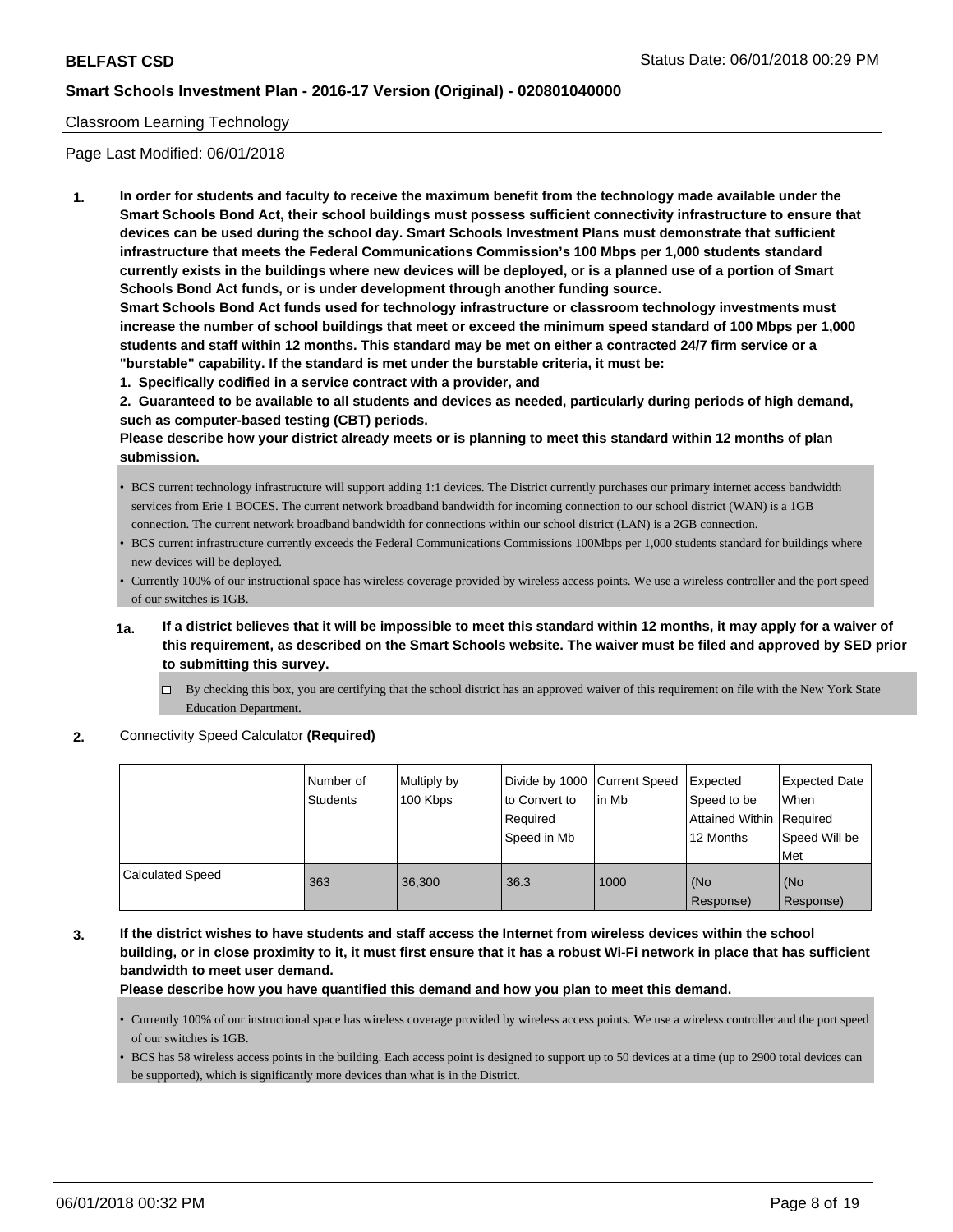### Classroom Learning Technology

Page Last Modified: 06/01/2018

**4. All New York State public school districts are required to complete and submit an Instructional Technology Plan survey to the New York State Education Department in compliance with Section 753 of the Education Law and per Part 100.12 of the Commissioner's Regulations.**

**Districts that include educational technology purchases as part of their Smart Schools Investment Plan must have a submitted and approved Instructional Technology Plan survey on file with the New York State Education Department.**

- By checking this box, you are certifying that the school district has an approved Instructional Technology Plan survey on file with the New York State Education Department.
- **5. Describe the devices you intend to purchase and their compatibility with existing or planned platforms or systems. Specifically address the adequacy of each facility's electrical, HVAC and other infrastructure necessary to install and support the operation of the planned technology.**
	- BCS operates on an Apple platform for 95% of technology in the District.
	- The District intends to purchase iPads for all students and teachers with the Smart School Investment funds; therefore, the plan is consistent with the current operating platform at Belfast Central School.
	- BCS currently has a mobile device management system in place to install and manage iPads.
	- BCS plans to purchase 340 iPads with keyboards and additional charging stations for classrooms.
	- Even though the current electrical system in the building will support the 1:1 iPads, BCS is planning to upgrade electrical outlets in the District in an upcoming building project (2020). Traditional electrical receptacles will be changed out with receptacles that contain USB ports to increase access to charging stations for iPads for students and staff in the district.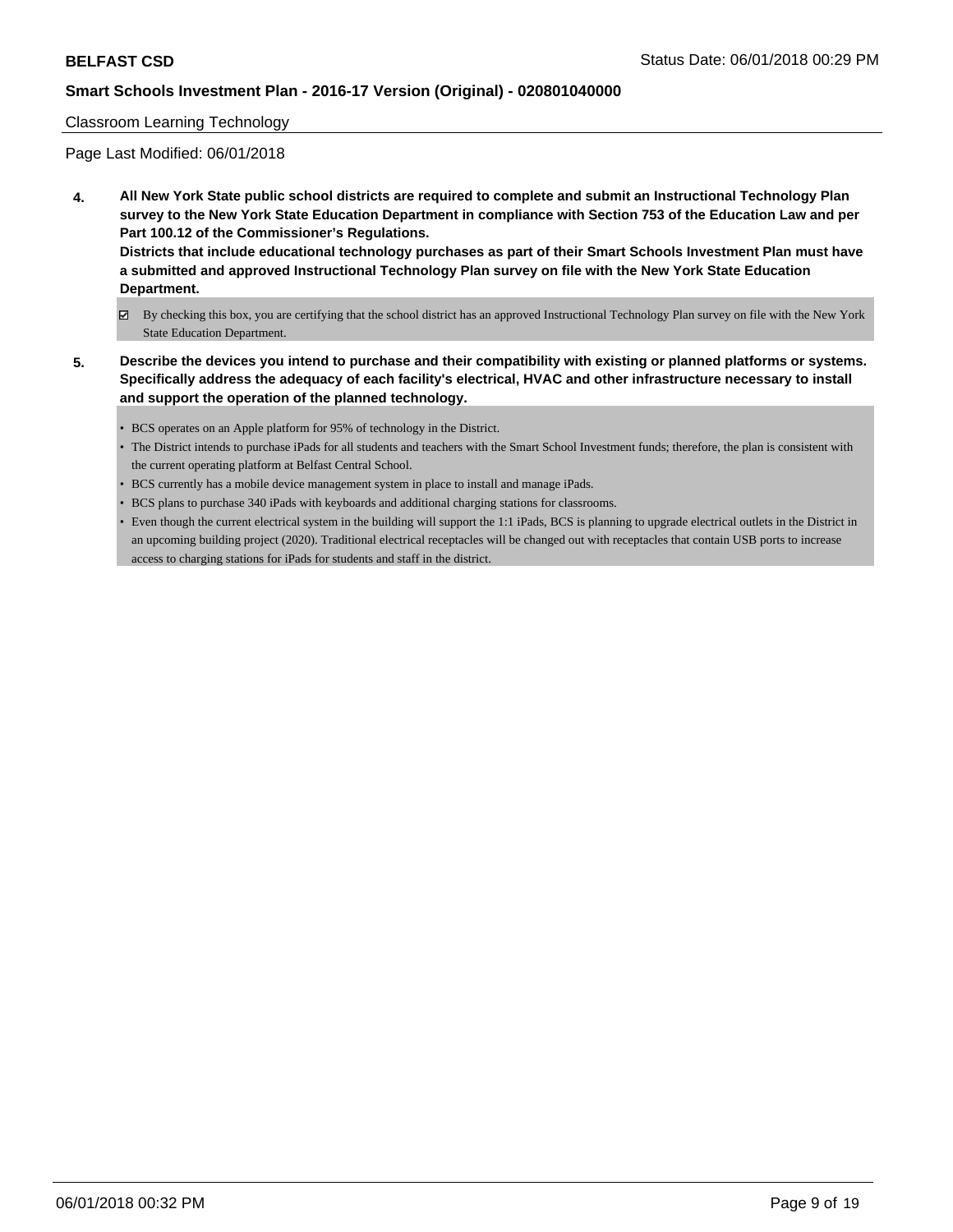### Classroom Learning Technology

Page Last Modified: 06/01/2018

- **6. Describe how the proposed technology purchases will:**
	- **> enhance differentiated instruction;**
	- **> expand student learning inside and outside the classroom;**
	- **> benefit students with disabilities and English language learners; and**
	- **> contribute to the reduction of other learning gaps that have been identified within the district.**

**The expectation is that districts will place a priority on addressing the needs of students who struggle to succeed in a rigorous curriculum. Responses in this section should specifically address this concern and align with the district's Instructional Technology Plan (in particular Question 2 of E. Curriculum and Instruction: "Does the district's instructional technology plan address the needs of students with disabilities to ensure equitable access to instruction, materials and assessments?" and Question 3 of the same section: "Does the district's instructional technology plan address the provision of assistive technology specifically for students with disabilities to ensure access to and participation in the general curriculum?"**

Connection to the BCS Instructional Technology Plan

- BCS plans to use the 1:1 iPad technology to fulfill the action plan previously submitted to NYSED.
- The integration and use of technology as an instructional tool and resource will continue to be encouraged in all academic areas. Providing the administrators, teachers, staff, and students with the best tools available will enable them to perform their respective tasks more effectively and productively.
- In addition to the rich academic preparation the students will receive in each subject area, they will also become more aware of the technology tools available to support information access, analysis, synthesis, management, and communication.
- Technology will be integrated into curriculum and learning activities aimed at improved student learning and the attainment of the New York State content and performance standards through increased differentiated instruction.
- Students in grades 4-12 will have the ability to take the devices home, which will expand student access to instruction.
- Through a thorough analysis of NYS assessment data, Belfast has identified reading, writing,comprehension, and problem solving issues across grade levels. The access to 1:1 device will address student academic gaps through daily access to targeted inventions and programs available through program aps. and other instructional technology.

Students with Disabilities

- Students with disabilities will have access to iPads, laptops and desktop computers, wireless printers, and scanners. Students will have this technology to help them with ELA, Math, Science and Social Studies. They will be able to use class notes, videos of classes that they are in, and also access the Web to do reports and activities. Students will have access to software that is needed for their on-going education.
- Any adaptive device or service that increases participation, achievement or independence for a student with a disability may be considered assistive technology (AT). Assistive technology helps students who are visually impaired (with and without additional disabilities) increase their access to the general curriculum and improve their academic performance. It is important to thoughtfully consider what devices, tools and technologies will be appropriate to meet the student's individual and unique learning needs. AT devices should not give students an unfair advantage, but instead, should provide them with the independence to compete effectively with peers. Individuals who are deaf or hard of hearing utilize a variety of assistive technologies that provide them with improved accessibility in numerous environments. Most devices either provide amplified sound or alternate ways to access information through vision and/or vibration. These technologies can be grouped into three general categories: hearing technology; alerting devices; and communication supports.

English Language Learners

• BCS currently does not have any students enrolled in the District who are identified as English Language Learners. However, in the event that an English Language Learner enrolls in the District, the 1:1 iPad initiative would support student participation in instruction by having a translation tool available for every class and assignment. The 1:1 device initiative would ensure the District had the resources to support all students.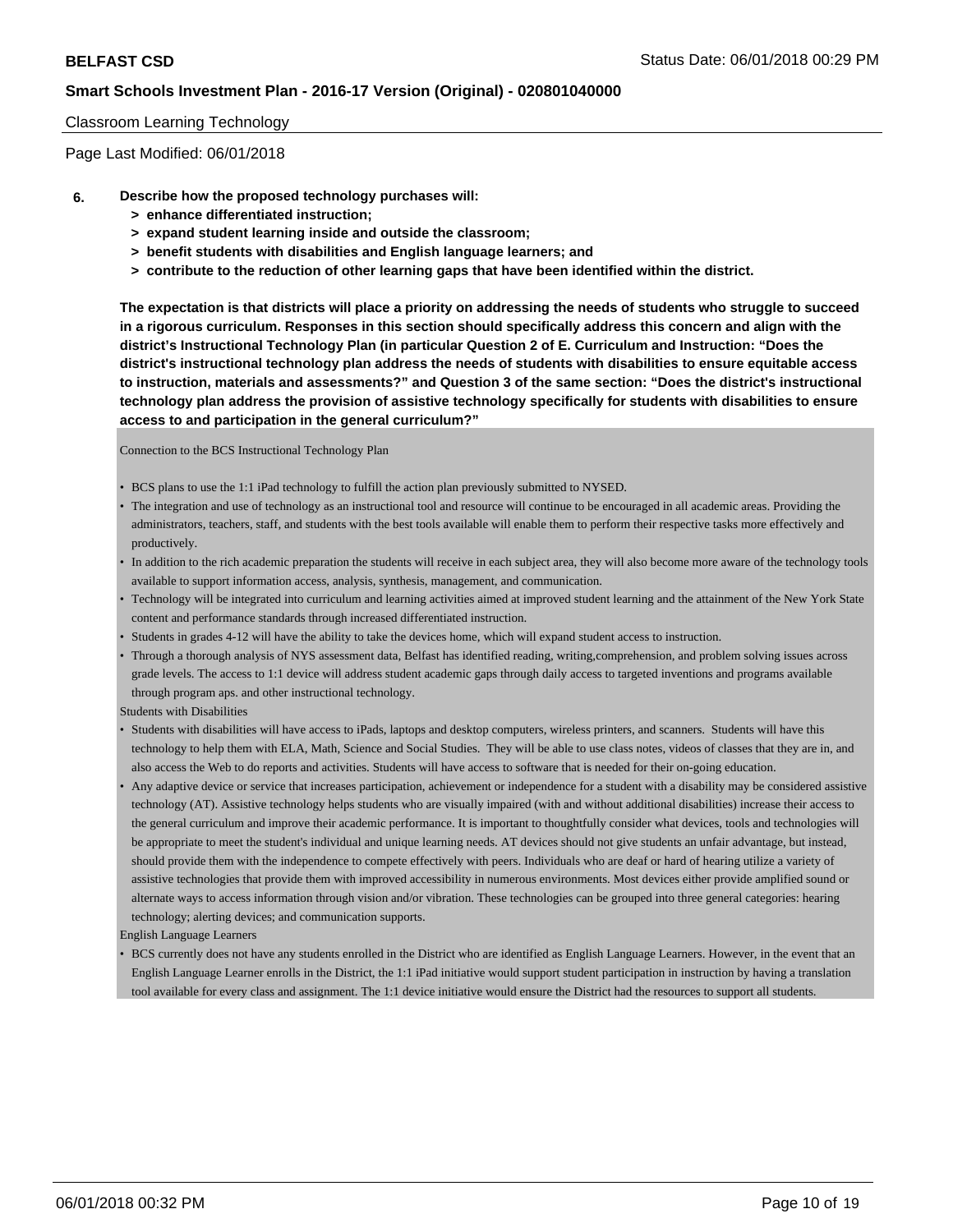### Classroom Learning Technology

Page Last Modified: 06/01/2018

## **7. Where appropriate, describe how the proposed technology purchases will enhance ongoing communication with parents and other stakeholders and help the district facilitate technology-based regional partnerships, including distance learning and other efforts.**

Belfast Central School has recently conducted a complete overhaul of the District webpage. The District website is now an important means of communication within the school and community. BCS also has a District mobile ap and mass notification system to increase communication with families. The school calendar has been uploaded into the website and is listed as upcoming events. The BCS Home page not only lists upcoming school and community events but also lists district information, teacher and staff directory, site shortcuts to Power School, Lotus Notes email software; and many other useful sites. Most teachers here at Belfast in both the elementary and high school have classroom web pages. This enables them to publish assignments and further communicate with students and parents.

At Belfast Central School each teacher is given an email account. Parents can communicate with teachers by using these email addresses. This allows prompt replies under most circumstances. Students are also provided email addresses. This allows them to communicate with colleges and communicate with their teachers and professors on projects.

Teachers at Belfast Central School are required to use Power School software to take attendance and create and keep up their gradebook. Power School is a web-based software that can be used on any computer that has internet capabilities. This makes it very user friendly for their teachers because they can do their grading either in school or at home. Power School also has a parent component for any student in grades 4 - 12. The parent component gives the parents of any student in grades 4 - 12 an opportunity to sign up for an account for their child. Once an account has been created the parents can track the progress of their childs attendance and academic progress. They can also see teacher comments and then email or call the teacher any time they feel the desire.

The purchase of the 1:1 devices will ensure that every teacher and student (and subsequently families) will have devices to increase and enhance the current communication systems at BCS.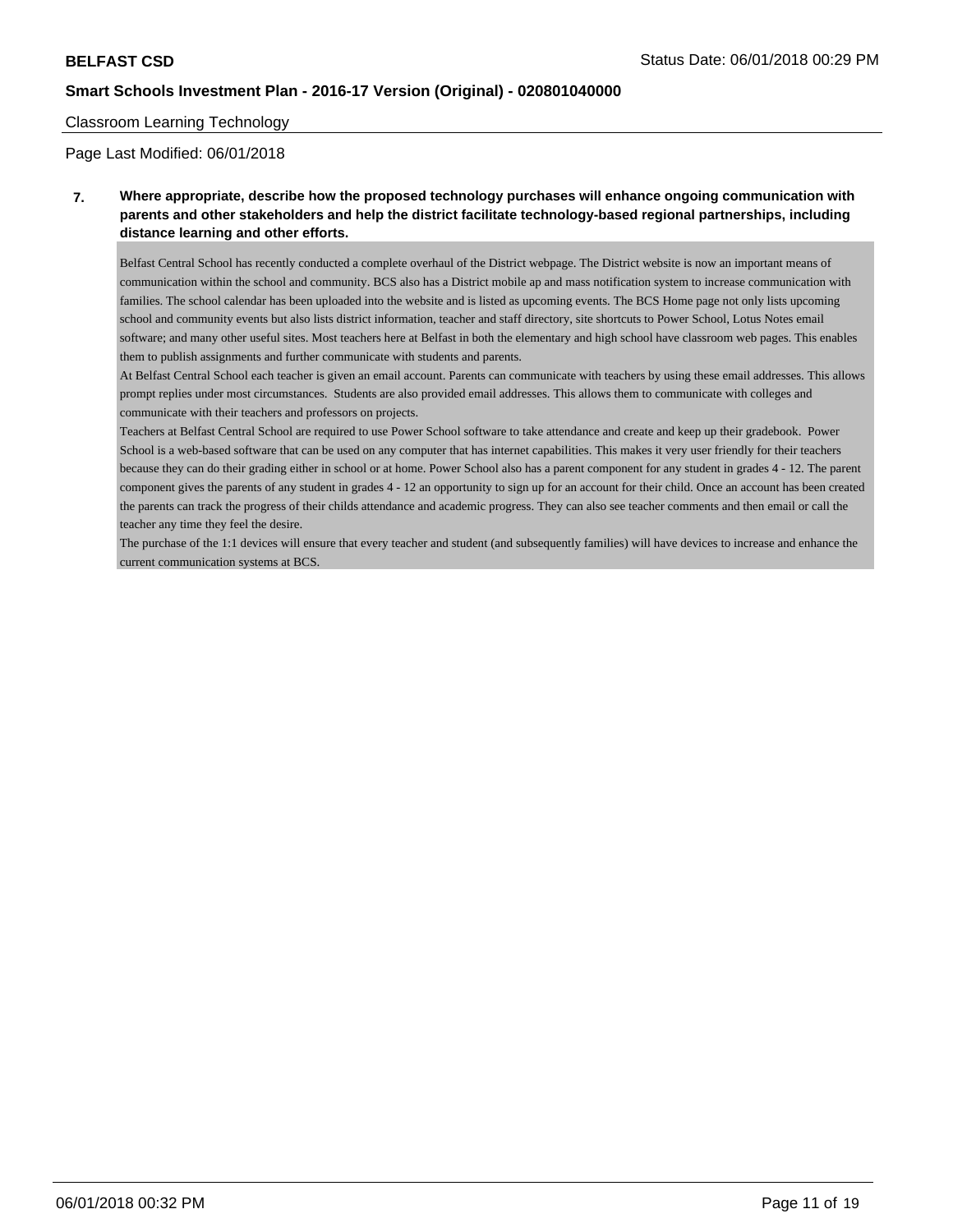### Classroom Learning Technology

Page Last Modified: 06/01/2018

**8. Describe the district's plan to provide professional development to ensure that administrators, teachers and staff can employ the technology purchased to enhance instruction successfully.**

**Note: This response should be aligned and expanded upon in accordance with your district's response to Question 1 of F. Professional Development of your Instructional Technology Plan: "Please provide a summary of professional development offered to teachers and staff, for the time period covered by this plan, to support technology to enhance teaching and learning. Please include topics, audience and method of delivery within your summary."**

Professional Development

- Professional Staff development is the key for successful integration of technology into the curriculum. Belfast has based its professional development strategy to align with the ISTE National Educational Technology Standards plan for teachers and student, and may be viewed online at: http://cnets.iste.org/currstands/cstands-netst.html. Teachers will have the opportunity for professional development days throughout the year in technology from the following resources:
- CSLO Model School COSER 529
- Cattaraugus-Allegany BOCES COSER 517
- Cattaraugus-Allegany Teacher Center

Over the next three years, Belfast Central will receive professional development in the following areas:

| <b>PD</b> Topic                                    | <b>Audience</b>                                  | <b>Provider</b>                      | <b>Method of Delivery</b>                             | PD Standard(s) Addressed                                  |
|----------------------------------------------------|--------------------------------------------------|--------------------------------------|-------------------------------------------------------|-----------------------------------------------------------|
| Web Page Development                               | <b>BCS</b> Teachers and<br>Administrators        | Erie I BOCES, District web<br>master | Workshops, 1:1 Support,<br>grade level/ team meetings | Technology, Parent, Family<br>and Community<br>Engagement |
| Moodle                                             | <b>BCS</b> Teachers and<br>Administrators        | <b>CA BOCES</b>                      | Workshops, 1:1 Support                                | Technology, Student<br><b>Learning Environments</b>       |
| Nearpod                                            | <b>BCS</b> Teachers and<br><b>Administrators</b> | <b>CA BOCES</b>                      | Workshops, 1:1 Support                                | Technology, Student<br>Learning Environments              |
| Office 365                                         | <b>BCS</b> Teachers and<br>Administrators        | CA BOCES, Erie I BOCES               | Workshops, 1:1 Support                                | Technology, Student<br><b>Learning Environments</b>       |
| <b>Interactive Lessons across</b><br>content areas | <b>BCS</b> Teachers and<br>Administrators        | CA BOCES, Erie I BOCES               | Workshops, 1:1 Support                                | Technology, Student<br><b>Learning Environments</b>       |
| Using iPads for instruction                        | <b>BCS</b> Teachers and<br>Administrators        | <b>CA BOCES</b>                      | Workshops, 1:1 Support                                | Technology, Student<br>Learning Environments              |
| <b>Flipped Classrooms</b>                          | <b>BCS</b> Teachers and<br>Administrators        | <b>CA BOCES</b>                      | Workshops, 1:1 Support                                | Technology, Student<br><b>Learning Environments</b>       |

**9. Districts must contact the SUNY/CUNY teacher preparation program that supplies the largest number of the district's new teachers to request advice on innovative uses and best practices at the intersection of pedagogy and educational technology.**

By checking this box, you certify that you have contacted the SUNY/CUNY teacher preparation program that supplies the largest number of your new teachers to request advice on these issues.

### **9a. Please enter the name of the SUNY or CUNY Institution that you contacted.**

SUNY Geneseo

**9b. Enter the primary Institution phone number.**

585-245-5560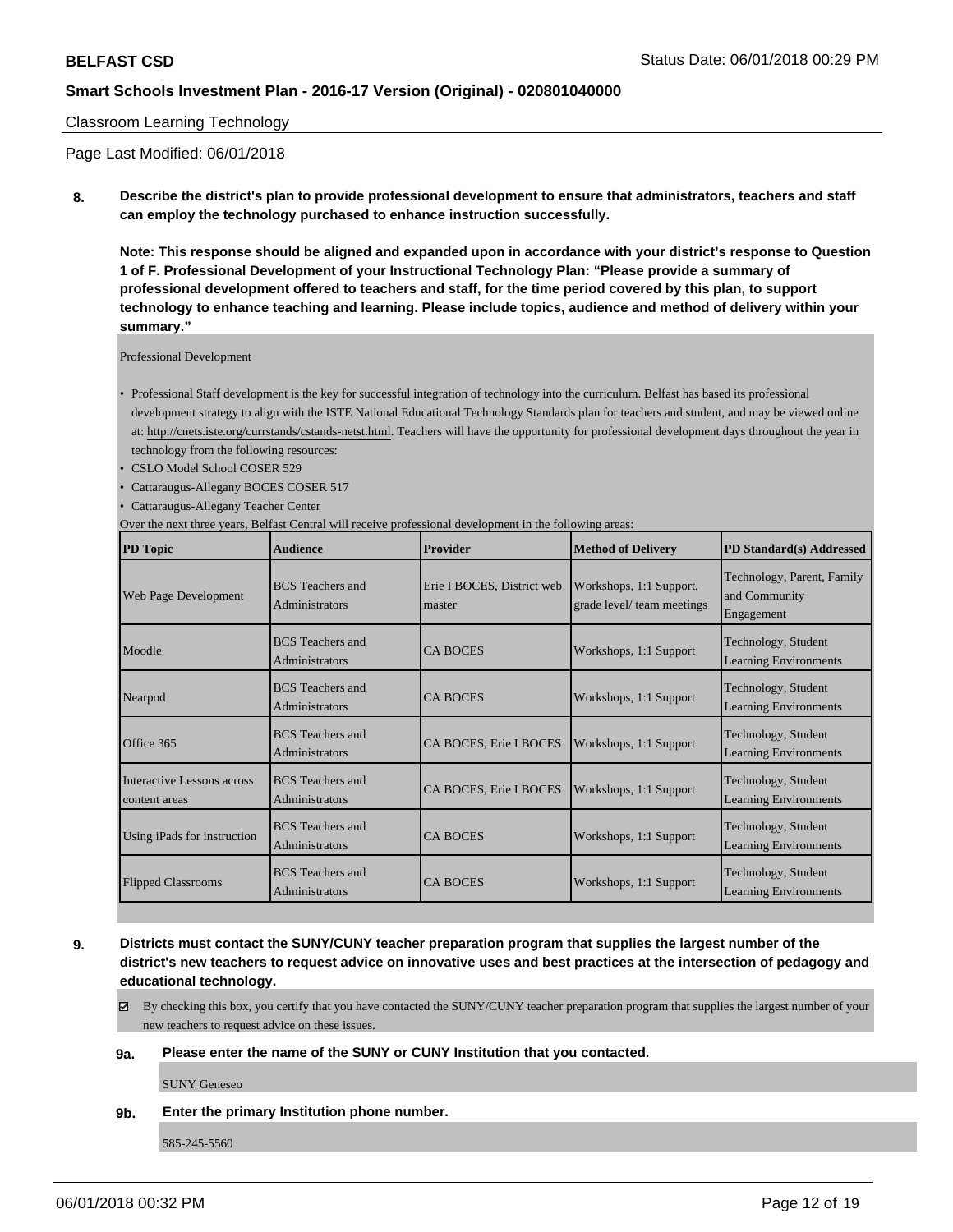Classroom Learning Technology

Page Last Modified: 06/01/2018

**9c. Enter the name of the contact person with whom you consulted and/or will be collaborating with on innovative uses of technology and best practices.**

Anjoo Sikka, Dean

**10. A district whose Smart Schools Investment Plan proposes the purchase of technology devices and other hardware must account for nonpublic schools in the district.**

**Are there nonpublic schools within your school district?**

 $\hfill \square$  No

**10a. Describe your plan to loan purchased hardware to nonpublic schools within your district. The plan should use your district's nonpublic per-student loan amount calculated below, within the framework of the guidance. Please enter the date by which nonpublic schools must request classroom technology items. Also, specify in your response the devices that the nonpublic schools have requested, as well as in the in the Budget and the Expenditure Table at the end of the page.**

On October 12, 2017, BCS administrators discussed the District's Smart Schools Investment Plan with Ely U. Yoder, the current head of the Amish school in the District. Mr. Yoder declined the schools right to access the planned technology being requested in the Belfast Central's SSIP.

**10b. A final Smart Schools Investment Plan cannot be approved until school authorities have adopted regulations specifying the date by which requests from nonpublic schools for the purchase and loan of Smart Schools Bond Act classroom technology must be received by the district.**

 $\boxtimes$  By checking this box, you certify that you have such a plan and associated regulations in place that have been made public.

**11.** Nonpublic Classroom Technology Loan Calculator

The Smart Schools Bond Act provides that any Classroom Learning Technology purchases made using Smart Schools funds shall be lent, upon request, to nonpublic schools in the district. However, no school district shall be required to loan technology in amounts greater than the total obtained and spent on technology pursuant to the Smart Schools Bond Act and the value of such loan may not exceed the total of \$250 multiplied by the nonpublic school enrollment in the base year at the time of enactment.

See: http://www.p12.nysed.gov/mgtserv/smart\_schools/docs/Smart\_Schools\_Bond\_Act\_Guidance\_04.27.15\_Final.pdf.

|                                     | 1. Classroom<br>Technology<br>Sub-allocation | l 2. Public<br>l Enrollment<br>$(2014 - 15)$ | 3. Nonpublic<br>Enrollment<br>$(2014-15)$ | l 4. Sum of<br>l Public and<br>l Nonpublic<br>Enrollment | 15. Total Per<br>Pupil Sub-<br>lallocation | 6. Total<br>Nonpublic Loan<br>Amount                                                          |
|-------------------------------------|----------------------------------------------|----------------------------------------------|-------------------------------------------|----------------------------------------------------------|--------------------------------------------|-----------------------------------------------------------------------------------------------|
| Calculated Nonpublic Loan<br>Amount |                                              |                                              |                                           |                                                          |                                            | (No Response)   (No Response)   (No Response)   (No Response)   (No Response)   (No Response) |

**12. To ensure the sustainability of technology purchases made with Smart Schools funds, districts must demonstrate a long-term plan to maintain and replace technology purchases supported by Smart Schools Bond Act funds. This sustainability plan shall demonstrate a district's capacity to support recurring costs of use that are ineligible for Smart Schools Bond Act funding such as device maintenance, technical support, Internet and wireless fees, maintenance of hotspots, staff professional development, building maintenance and the replacement of incidental items. Further, such a sustainability plan shall include a long-term plan for the replacement of purchased devices and equipment at the end of their useful life with other funding sources.**

 $\boxtimes$  By checking this box, you certify that the district has a sustainability plan as described above.

**13. Districts must ensure that devices purchased with Smart Schools Bond funds will be distributed, prepared for use, maintained and supported appropriately. Districts must maintain detailed device inventories in accordance with generally accepted accounting principles.**

By checking this box, you certify that the district has a distribution and inventory management plan and system in place.

**14.** If you are submitting an allocation for **Classroom Learning Technology** complete this table.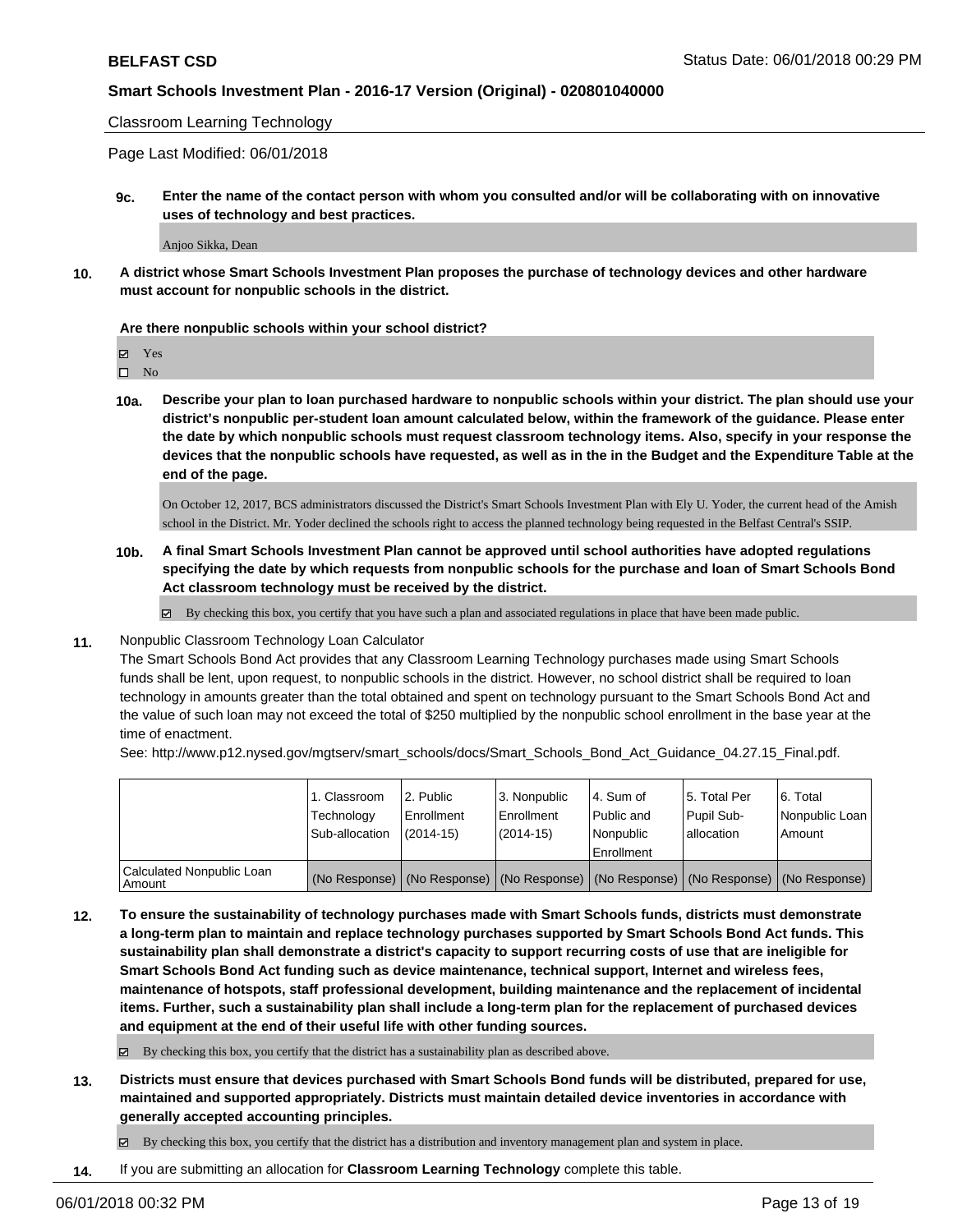### Classroom Learning Technology

Page Last Modified: 06/01/2018

**Note that the calculated Total at the bottom of the table must equal the Total allocation for this category that you entered in the SSIP Overview overall budget.**

|                          | Sub-Allocation |
|--------------------------|----------------|
| Interactive Whiteboards  | l O            |
| Computer Servers         | $\overline{0}$ |
| <b>Desktop Computers</b> | l O            |
| Laptop Computers         | $\overline{0}$ |
| <b>Tablet Computers</b>  | 129,880        |
| <b>Other Costs</b>       | 45,120         |
| Totals:                  | 175,000        |

**15. Please detail the type, quantity, per unit cost and total cost of the eligible items under each sub-category. This is especially important for any expenditures listed under the "Other" category. All expenditures must be capital-bond eligible to be reimbursed through the SSBA. If you have any questions, please contact us directly through smartschools@nysed.gov.**

**Please specify in the "Item to be Purchased" field which specific expenditures and items are planned to meet the district's nonpublic loan requirement, if applicable.**

**NOTE: Wireless Access Points that will be loaned/purchased for nonpublic schools should ONLY be included in this category, not under School Connectivity, where public school districts would list them.**

| Select the allowable expenditure | Item to be Purchased   | Quantity | Cost per Item | <b>Total Cost</b> |
|----------------------------------|------------------------|----------|---------------|-------------------|
| type.                            |                        |          |               |                   |
| Repeat to add another item under |                        |          |               |                   |
| each type.                       |                        |          |               |                   |
| <b>Tablet Computers</b>          | iPads-5th generation   | 340      | 382           | 129,880           |
| <b>Other Costs</b>               | iPad magic keyboards   | 310      | 100           | 31,000            |
| <b>Other Costs</b>               | iPad charging stations | 22       | 178           | 3,920             |
| <b>Other Costs</b>               | uzbl iPad cases        | 340      | 30            | 10,200            |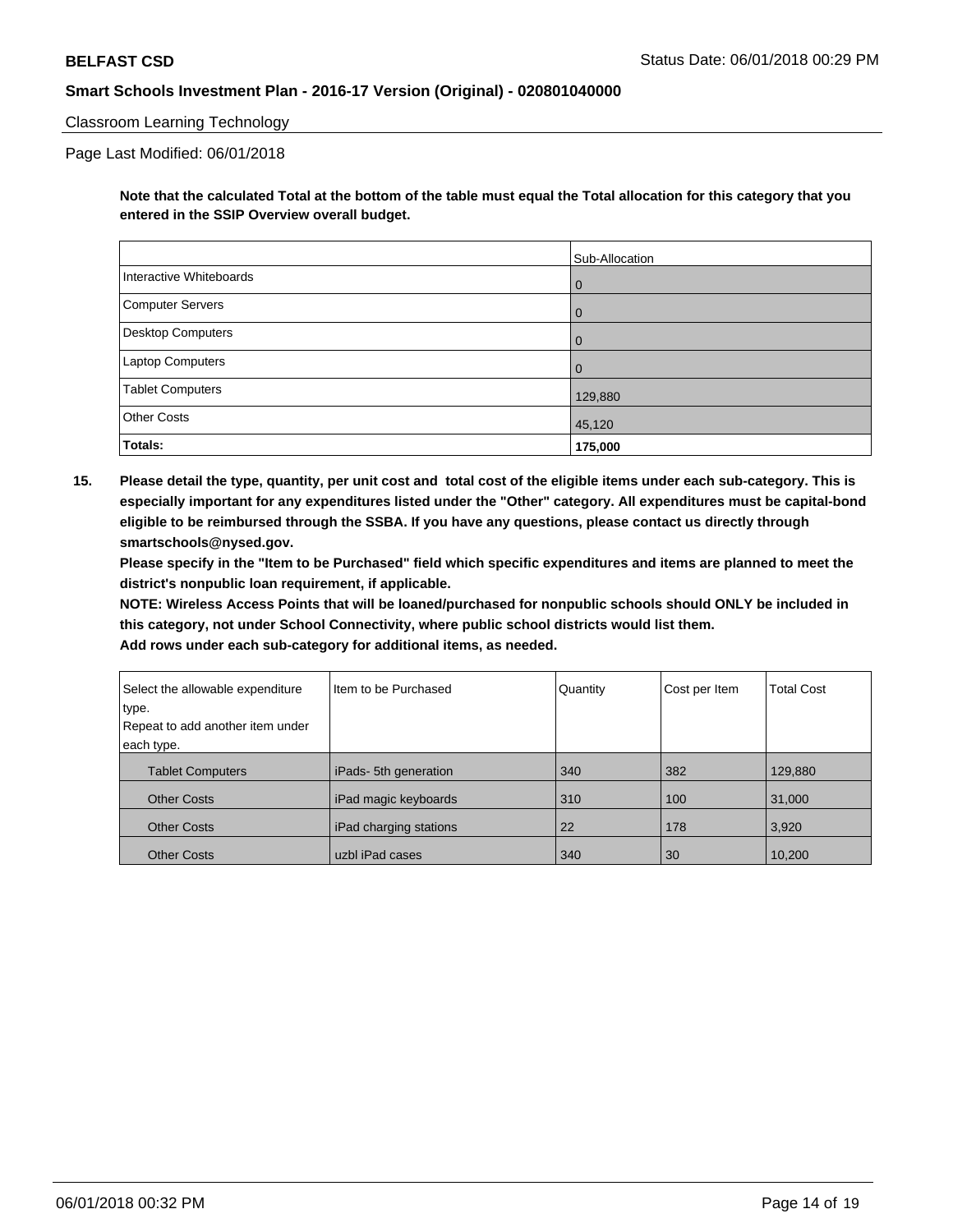### Pre-Kindergarten Classrooms

Page Last Modified: 05/23/2018

**1. Provide information regarding how and where the district is currently serving pre-kindergarten students and justify the need for additional space with enrollment projections over 3 years.**

(No Response)

- **2. Describe the district's plan to construct, enhance or modernize education facilities to accommodate prekindergarten programs. Such plans must include:**
	- **Specific descriptions of what the district intends to do to each space;**
	- **An affirmation that pre-kindergarten classrooms will contain a minimum of 900 square feet per classroom;**
	- **The number of classrooms involved;**
	- **The approximate construction costs per classroom; and**
	- **Confirmation that the space is district-owned or has a long-term lease that exceeds the probable useful life of the improvements.**

(No Response)

**3. Smart Schools Bond Act funds may only be used for capital construction costs. Describe the type and amount of additional funds that will be required to support ineligible ongoing costs (e.g. instruction, supplies) associated with any additional pre-kindergarten classrooms that the district plans to add.**

(No Response)

**4. All plans and specifications for the erection, repair, enlargement or remodeling of school buildings in any public school district in the State must be reviewed and approved by the Commissioner. Districts that plan capital projects using their Smart Schools Bond Act funds will undergo a Preliminary Review Process by the Office of Facilities Planning.**

**Please indicate on a separate row each project number given to you by the Office of Facilities Planning.**

| Project Number |  |
|----------------|--|
| (No Response)  |  |

**5.** If you have made an allocation for **Pre-Kindergarten Classrooms,** complete this table.

**Note that the calculated Total at the bottom of the table must equal the Total allocation for this category that you entered in the SSIP Overview overall budget.**

|                                          | Sub-Allocation |
|------------------------------------------|----------------|
| Construct Pre-K Classrooms               | (No Response)  |
| Enhance/Modernize Educational Facilities | (No Response)  |
| Other Costs                              | (No Response)  |
| Totals:                                  | 0              |

**6. Please detail the type, quantity, per unit cost and total cost of the eligible items under each sub-category. This is especially important for any expenditures listed under the "Other" category. All expenditures must be capital-bond eligible to be reimbursed through the SSBA. If you have any questions, please contact us directly through smartschools@nysed.gov.**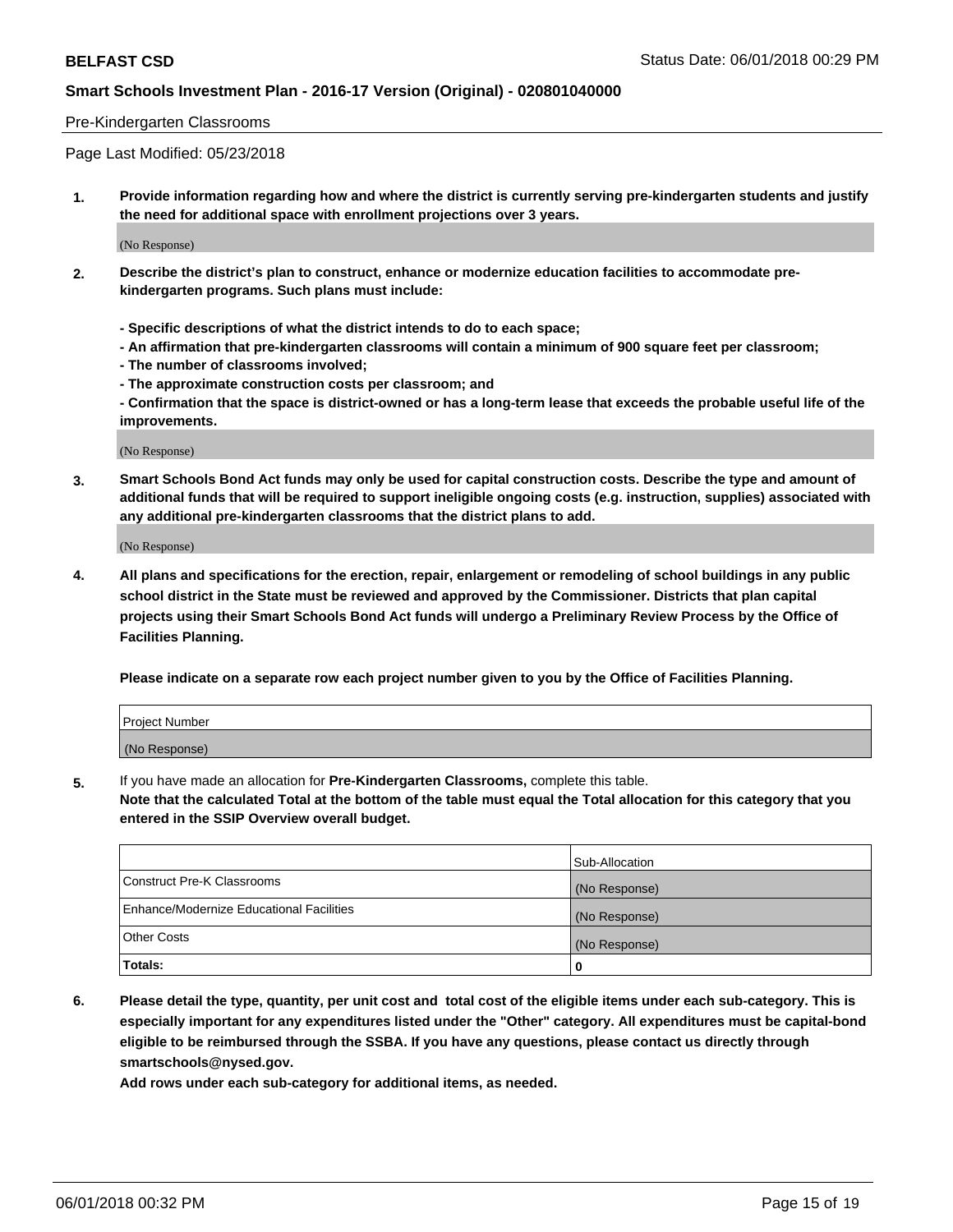# Pre-Kindergarten Classrooms

Page Last Modified: 05/23/2018

| Select the allowable expenditure | Item to be purchased | Quantity      | Cost per Item | <b>Total Cost</b> |
|----------------------------------|----------------------|---------------|---------------|-------------------|
| type.                            |                      |               |               |                   |
| Repeat to add another item under |                      |               |               |                   |
| each type.                       |                      |               |               |                   |
| (No Response)                    | (No Response)        | (No Response) | (No Response) | (No Response)     |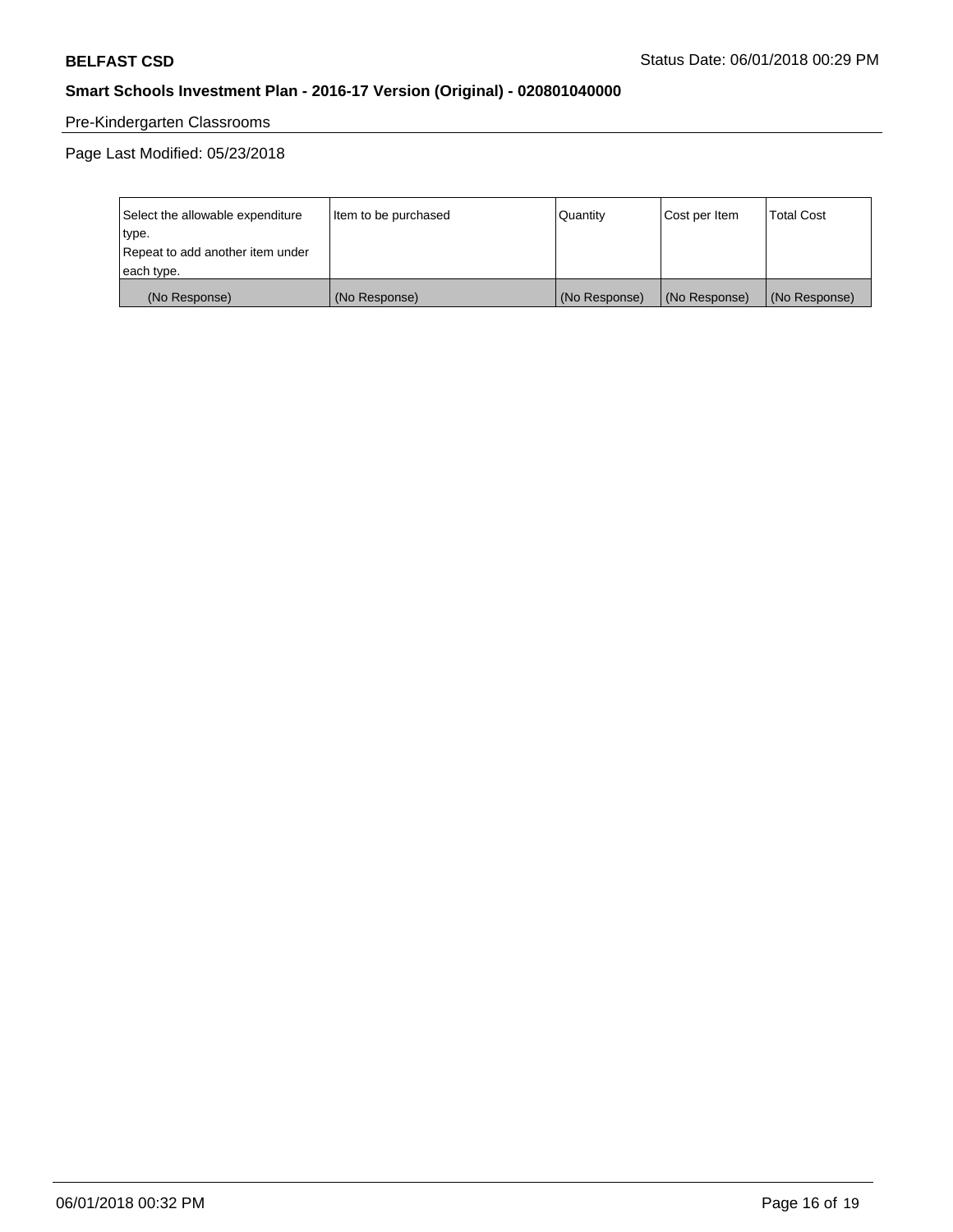Replace Transportable Classrooms

Page Last Modified: 05/23/2018

**1. Describe the district's plan to construct, enhance or modernize education facilities to provide high-quality instructional space by replacing transportable classrooms.**

(No Response)

**2. All plans and specifications for the erection, repair, enlargement or remodeling of school buildings in any public school district in the State must be reviewed and approved by the Commissioner. Districts that plan capital projects using their Smart Schools Bond Act funds will undergo a Preliminary Review Process by the Office of Facilities Planning.**

**Please indicate on a separate row each project number given to you by the Office of Facilities Planning.**

| <b>Project Number</b> |  |
|-----------------------|--|
| (No Response)         |  |
|                       |  |

**3. For large projects that seek to blend Smart Schools Bond Act dollars with other funds, please note that Smart Schools Bond Act funds can be allocated on a pro rata basis depending on the number of new classrooms built that directly replace transportable classroom units.**

**If a district seeks to blend Smart Schools Bond Act dollars with other funds describe below what other funds are being used and what portion of the money will be Smart Schools Bond Act funds.**

(No Response)

**4.** If you have made an allocation for **Replace Transportable Classrooms**, complete this table. **Note that the calculated Total at the bottom of the table must equal the Total allocation for this category that you entered in the SSIP Overview overall budget.**

|                                                | Sub-Allocation |
|------------------------------------------------|----------------|
| Construct New Instructional Space              | (No Response)  |
| Enhance/Modernize Existing Instructional Space | (No Response)  |
| Other Costs                                    | (No Response)  |
| Totals:                                        | 0              |

**5. Please detail the type, quantity, per unit cost and total cost of the eligible items under each sub-category. This is especially important for any expenditures listed under the "Other" category. All expenditures must be capital-bond eligible to be reimbursed through the SSBA. If you have any questions, please contact us directly through smartschools@nysed.gov.**

| Select the allowable expenditure | Item to be purchased | Quantity      | Cost per Item | <b>Total Cost</b> |
|----------------------------------|----------------------|---------------|---------------|-------------------|
| type.                            |                      |               |               |                   |
| Repeat to add another item under |                      |               |               |                   |
| each type.                       |                      |               |               |                   |
| (No Response)                    | (No Response)        | (No Response) | (No Response) | (No Response)     |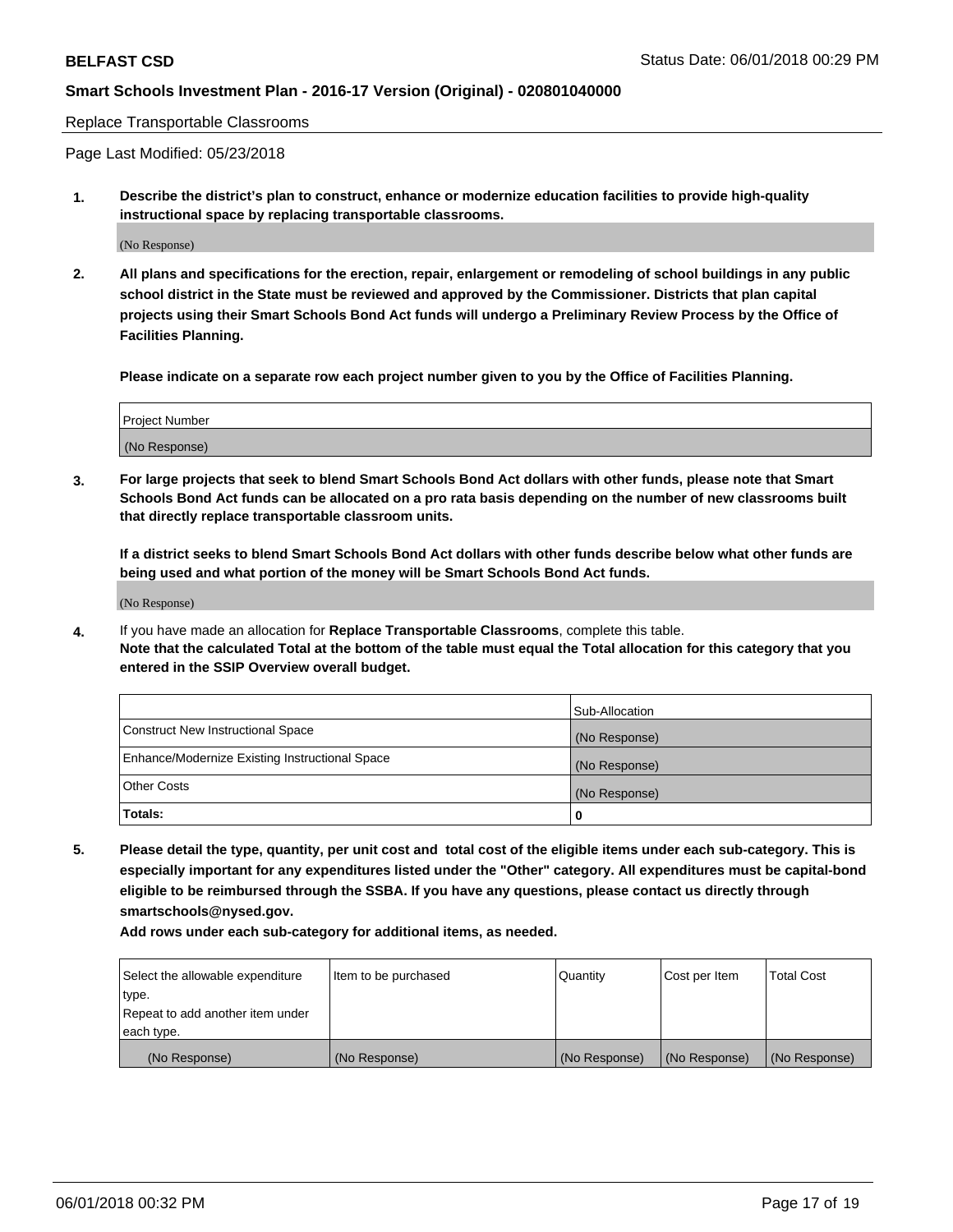### High-Tech Security Features

Page Last Modified: 05/23/2018

**1. Describe how you intend to use Smart Schools Bond Act funds to install high-tech security features in school buildings and on school campuses.**

(No Response)

**2. All plans and specifications for the erection, repair, enlargement or remodeling of school buildings in any public school district in the State must be reviewed and approved by the Commissioner. Districts that plan capital projects using their Smart Schools Bond Act funds will undergo a Preliminary Review Process by the Office of Facilities Planning.** 

**Please indicate on a separate row each project number given to you by the Office of Facilities Planning.**

| <b>Project Number</b> |  |  |
|-----------------------|--|--|
|                       |  |  |
| (No Response)         |  |  |

- **3. Was your project deemed eligible for streamlined Review?**
	- Yes  $\square$  No
- **4. Include the name and license number of the architect or engineer of record.**

| Name          | License Number |
|---------------|----------------|
| (No Response) | (No Response)  |

**5.** If you have made an allocation for **High-Tech Security Features**, complete this table. **Note that the calculated Total at the bottom of the table must equal the Total allocation for this category that you entered in the SSIP Overview overall budget.**

|                                                      | Sub-Allocation |
|------------------------------------------------------|----------------|
| Capital-Intensive Security Project (Standard Review) | (No Response)  |
| <b>Electronic Security System</b>                    | (No Response)  |
| <b>Entry Control System</b>                          | (No Response)  |
| Approved Door Hardening Project                      | (No Response)  |
| <b>Other Costs</b>                                   | (No Response)  |
| Totals:                                              | 0              |

**6. Please detail the type, quantity, per unit cost and total cost of the eligible items under each sub-category. This is especially important for any expenditures listed under the "Other" category. All expenditures must be capital-bond eligible to be reimbursed through the SSBA. If you have any questions, please contact us directly through smartschools@nysed.gov.**

| Select the allowable expenditure | Item to be purchased | Quantity      | Cost per Item | <b>Total Cost</b> |
|----------------------------------|----------------------|---------------|---------------|-------------------|
| type.                            |                      |               |               |                   |
| Repeat to add another item under |                      |               |               |                   |
| each type.                       |                      |               |               |                   |
| (No Response)                    | (No Response)        | (No Response) | (No Response) | (No Response)     |